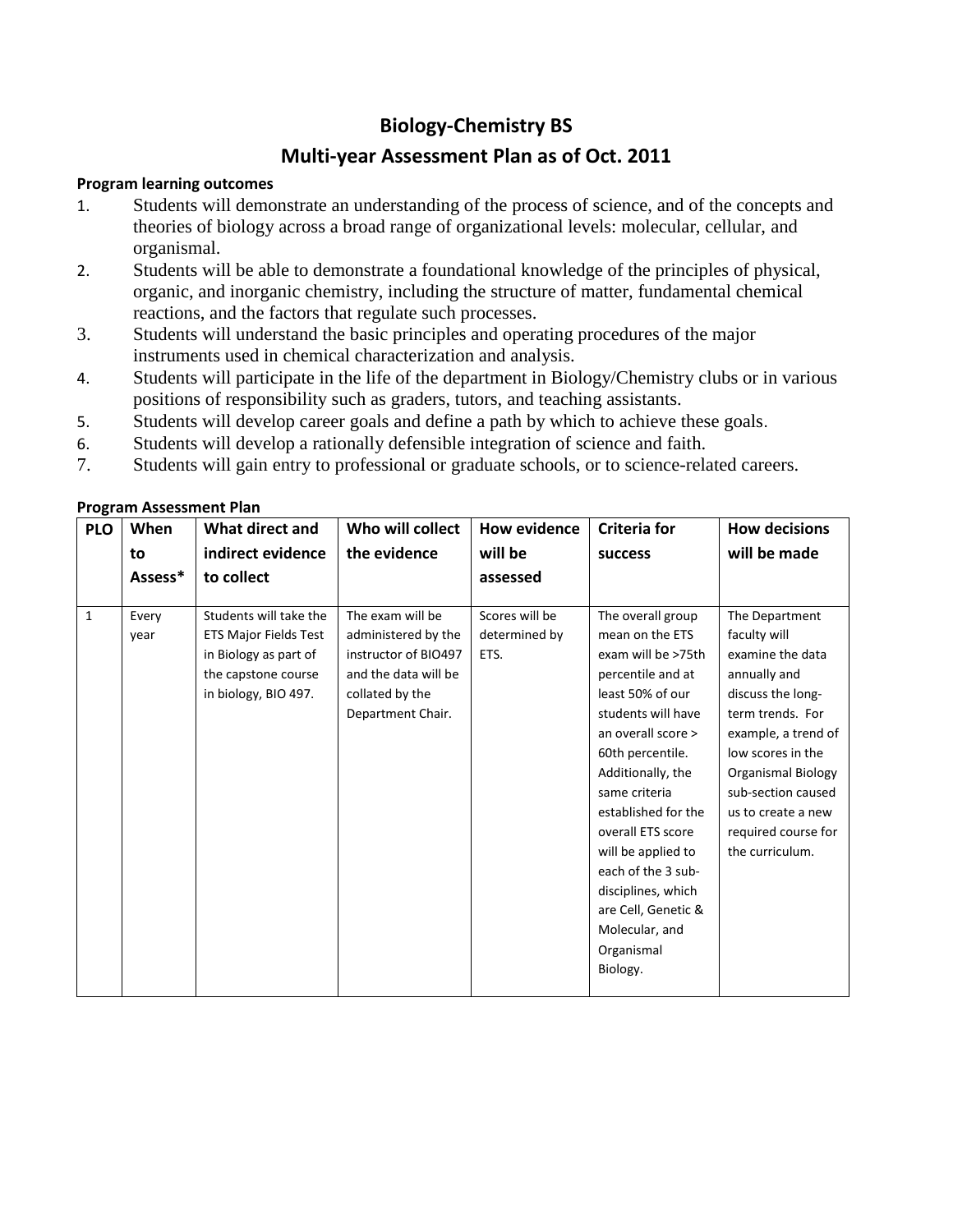| $\overline{2}$ | Every     | Students will take                        | The exams will be                    | Scores on the                       | The overall group                         | The Department                    |
|----------------|-----------|-------------------------------------------|--------------------------------------|-------------------------------------|-------------------------------------------|-----------------------------------|
|                | year      | various ACS                               | administered by the                  | <b>ACS and ETS</b>                  | mean on the ACS                           | faculty will                      |
|                |           | standardized exam at                      | course instructors                   | exams will be                       | exam will be at or                        | examine the data                  |
|                |           | the end of major                          | and the data will be                 | compared with                       | above the 50 <sup>th</sup>                | annually and                      |
|                |           | course sequences and                      | collated by the                      | those earned but                    | percentile and the                        | discuss the long-                 |
|                |           | take the ETS Major                        | Department Chair.                    | chemistry majors                    | group mean on the                         | term trends. Since                |
|                |           | Fields Test in                            |                                      | at other                            | ETS exam and each                         | we may have only                  |
|                |           | Chemistry as part of                      |                                      | institutions via                    | of its subsections                        | small groups taking               |
|                |           | the Chemistry                             |                                      | the established                     | will be >75th                             | the ETS exam each                 |
|                |           | Seminar course in                         |                                      | national norms.                     | percentile and at                         | year. The data for                |
|                |           | their senior year.                        |                                      |                                     | least 50% of our                          | several years will                |
|                |           |                                           |                                      |                                     | students will have                        | need to be                        |
|                |           |                                           |                                      |                                     | an overall score >                        | aggregated before                 |
|                |           |                                           |                                      |                                     | 60th percentile.                          | any definite                      |
|                |           |                                           |                                      |                                     |                                           | conclusion can be                 |
|                |           |                                           |                                      |                                     |                                           | drawn.                            |
|                |           |                                           |                                      |                                     |                                           |                                   |
| $\overline{3}$ | Every     | Faculty laboratory                        | Faculty laboratory                   | Faculty                             | At least 75% of the                       | The Department                    |
|                | year      | instructors will                          | instructors and                      | laboratory                          | department's                              | faculty will                      |
|                |           | observe their lab TA's                    | research mentors<br>will collect the | instructors and<br>research mentors | graduates will                            | examine the data                  |
|                |           | demonstrating                             | names of those                       | will assess the                     | achieve expert user<br>status on at least | annually and<br>discuss the long- |
|                |           | various pieces of<br>laboratory equipment | students with these                  | level of expertise                  | one instrument. At                        | term trends.                      |
|                |           | and verify that they                      | competences.                         | of their student                    | least 50% of the                          |                                   |
|                |           | have an accurate                          | These will be                        | TA of researcher                    | chemistry major                           |                                   |
|                |           | understanding of its                      | passed along to the                  | according to a                      | graduates will have                       |                                   |
|                |           | operation. Students                       | Department Chair                     | departmental                        | worked intensely                          |                                   |
|                |           | working in the                            | who will maintain                    | developed rubric.                   | with at least one                         |                                   |
|                |           | summer research                           | the data.                            |                                     | instrument in the                         |                                   |
|                |           | program will a                            |                                      |                                     | summer                                    |                                   |
|                |           | particularly advanced                     |                                      |                                     | undergraduate                             |                                   |
|                |           | understanding of the                      |                                      |                                     | research program.                         |                                   |
|                |           | instruments they                          |                                      |                                     |                                           |                                   |
|                |           | have used. (GC, HPLC,                     |                                      |                                     |                                           |                                   |
|                |           | NMR, UV-vis, GCMS,                        |                                      |                                     |                                           |                                   |
|                |           | etc)                                      |                                      |                                     |                                           |                                   |
|                |           |                                           |                                      |                                     |                                           |                                   |
| $\overline{4}$ | Every     | Students will report                      | A spreadsheet                        | The percentage                      | At least 80% of our                       | The Department                    |
|                | year      | on club participation,                    | report will be                       | of student                          | students will                             | faculty will                      |
|                | beginning | tutoring, grading, and                    | administered by the                  | participation in                    | participate in one                        | examine the data                  |
|                | in Fall,  | TA responsibilities as                    | instructor of BIO497                 | various activities                  | of these positions                        | annually and                      |
|                | 2012.     | part of the capstone                      | and the data will be                 | will be recorded                    | during their time at                      | discuss the student               |
|                |           | course in biology, BIO                    | collated by the                      | from the                            | PLNU.                                     | participation                     |
|                |           | 497.                                      | Department Chair.                    | spreadsheet.                        |                                           | trends.                           |
|                |           |                                           |                                      |                                     |                                           |                                   |
|                |           |                                           |                                      |                                     |                                           |                                   |
|                |           |                                           |                                      |                                     |                                           |                                   |